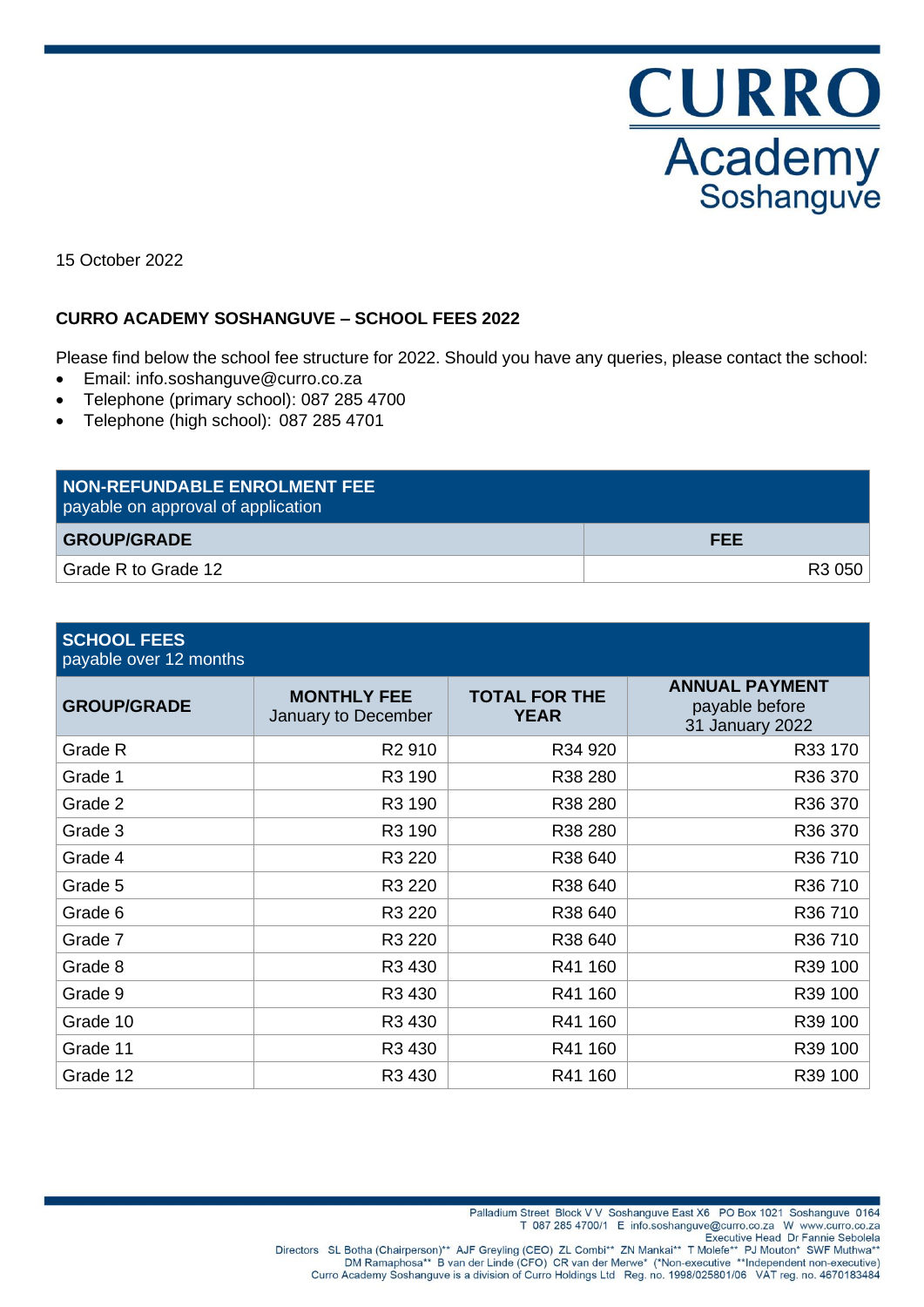# **CURRO** Academy

#### **OTHER FEES** payable over 12 months

| <b>SERVICE</b>                                                                                                                                                                                     | <b>MONTHLY FEE</b><br>January to December | <b>TOTAL FOR THE YEAR</b> |
|----------------------------------------------------------------------------------------------------------------------------------------------------------------------------------------------------|-------------------------------------------|---------------------------|
| Aftercare – including one meal (full day)                                                                                                                                                          | R <sub>1</sub> 160                        | R <sub>13</sub> 920       |
| Aftercare – excluding one meal (full day)                                                                                                                                                          | R 820                                     | R 9 840                   |
| Wider subject choice offering<br>Grades 8 to 12: Cost per subject<br>Costs are only applicable if taken as an<br>additional 8th, 9th or 10th subject<br>(See more information under general below) | R600                                      | R7 200                    |

# **PAYMENT METHODS 2022**

| Method 1 | Annual payment in advance, due by 31 January 2022.                                                                              |
|----------|---------------------------------------------------------------------------------------------------------------------------------|
| Method 2 | Debit-order payments, which can be scheduled monthly in advance x 12 months on or about<br>the 2nd, 16th or 26th of each month. |

# **YOUR FAMILY CODE IS REQUIRED AS THE REFERENCE FOR ALL PAYMENTS.**

Please note that **cash is not accepted as a form of payment for fees** at the school.

# **DEBIT-ORDER COMPLETION**

If you are not yet paying by debit order, we request that you do so as soon as possible since this substantially reduces the administrative burden to identify deposits into our bank account and allocate to the correct learner accounts. We rely on predictable monthly cash flows to manage our affairs.

Please complete a debit-order form and deliver it by hand to the school's bursar before 3 December 2021. The form is available from the school and on the Curro website at www.curro.co.za.

| <b>BANK DETAILS</b>    |                          |
|------------------------|--------------------------|
| <b>Name of account</b> | Curro Academy Soshanguve |
| <b>Bank</b>            | <b>FNB</b>               |
| <b>Account number</b>  | 62472454835              |
| <b>Branch code</b>     | 204109                   |
| <b>Reference</b>       | Family code              |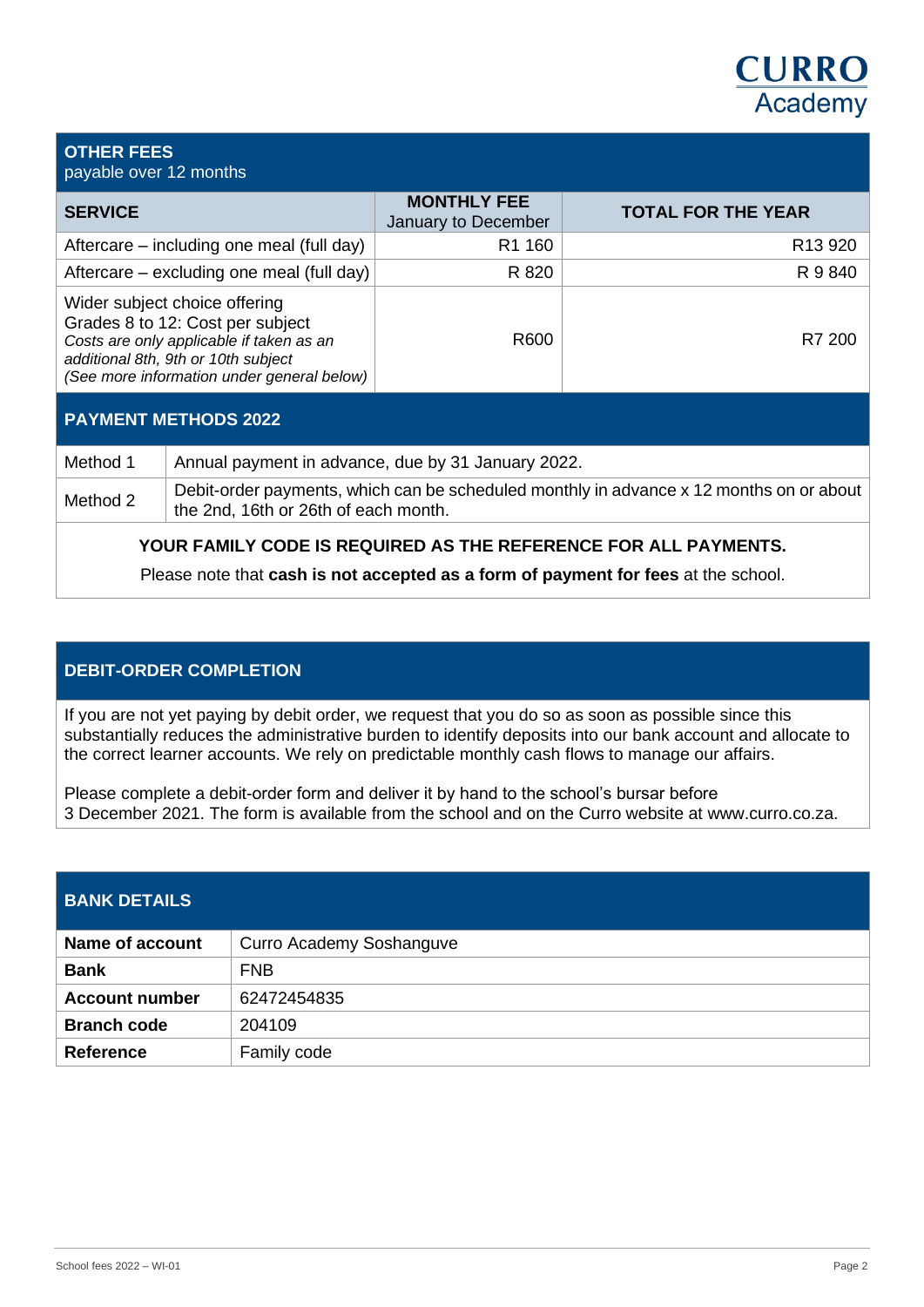

# **GENERAL**

### **1. School fees**

School fees for 2022 **include** the following:

- All textbooks and learning materials (including the cost of e-books)
- Workbooks
- A basic stationery pack

School fees for 2022 **exclude** the following:

- The e-learning device (tablet) and any insurance, maintenance or other costs relating to the device itself
- School uniforms
- Additional stationery that may be required
- Entrance fees, travel costs, accommodation and food for school excursions and sports trips, unless otherwise advised by the school
- School photos
- Therapist and/or psychologist fees

### **2. Aftercare fees**

Aftercare fees for 2022 include the following:

- One meal per day
- Supervision
- Limited homework support

Aftercare fees for 2022 exclude the following:

• Specialist subject and homework support

### **3. E-learning devices (tablets)**

E-learning devices (tablets) will be utilised by all learners from Grade 4 to Grade 12.

This will have the following impact on you:

- If your child is not in Grade 4 to Grade 12, your child will receive hard-copy textbooks from the school.
- If your child is in Grade 4 to Grade 12, you will be responsible for purchasing an e-learning device (tablet) for your child to use. The school will provide you with details and the minimum specifications required for the device in due course.
- You will be responsible for the insurance and general maintenance and care of the device.

The following costs associated with the use of e-learning devices (tablets) are included in the school fees:

- The cost of all electronic textbooks
- Access to Wi-Fi and Internet at the school
- Access to a school email account
- Access to an interactive communication platform with teachers

For subjects where electronic textbooks are not yet available, the school will provide your child with a hard-copy textbook.